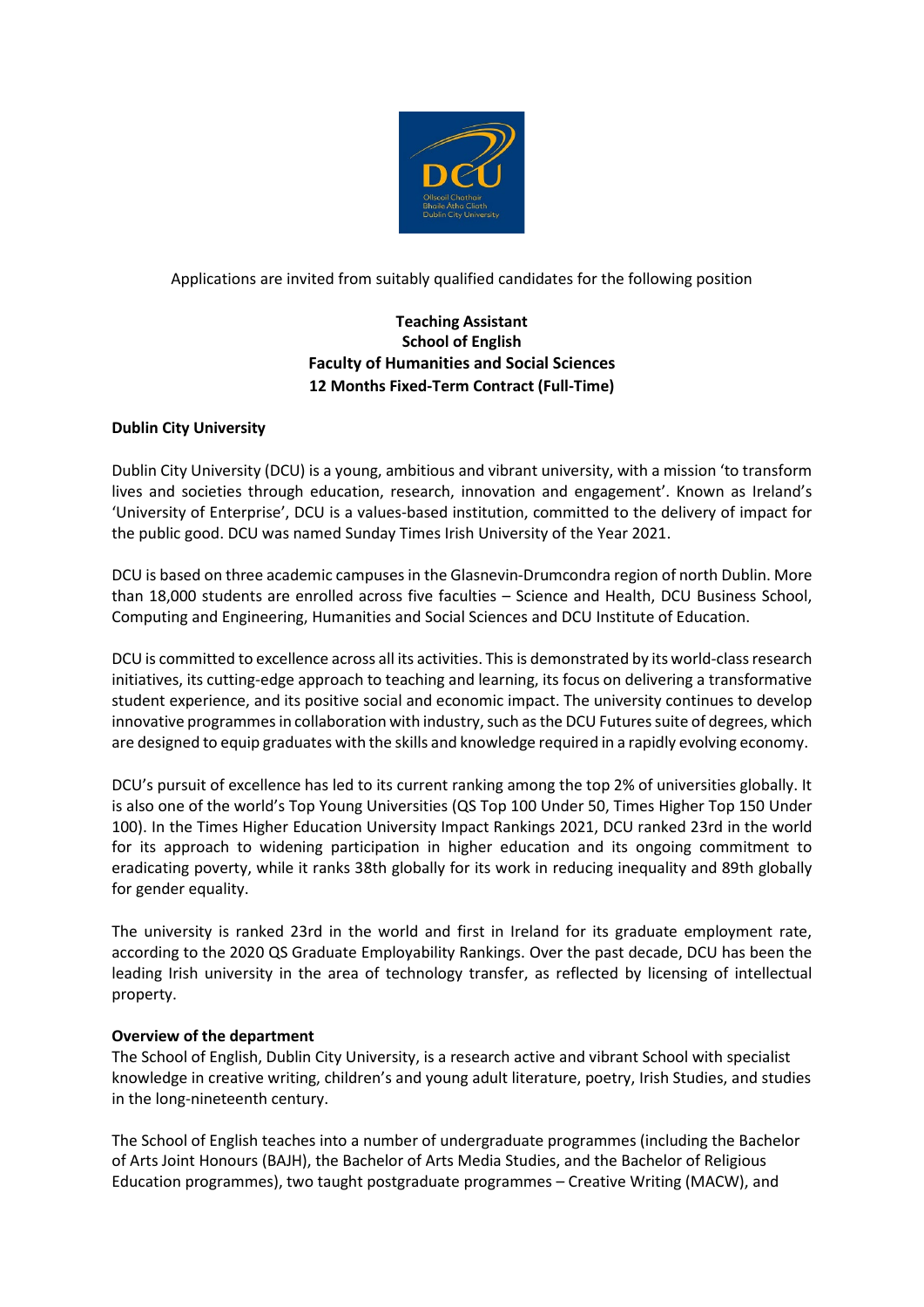Children's and Young Adult Literature (MAHCL) – and a PhD programme. The School is also home to the Centre for Research in Children's and Young Adult Literature and the Irish Centre for Poetry Studies.

The School of English is committed to high-quality research and publications and supports its staff in such work.

## **Role Profile**

Teaching Assistants are essential members of the University's academic community. The School of English is now seeking to recruit a Teaching Assistant who will be assigned, in particular, to the MACW programme, but who will also contribute to the BAJH and MAHCL programmes, as required. The successful individual will have experience of supervising minor undergraduate and postgraduate research essays and dissertations, particularly in creative writing (playwriting).

The Teaching Assistant will work under the direction of the faculty members who have overall responsibility for the programmes and will report to the Head of School. The purpose of the role is to provide assistance in the preparation, assessment and delivery of teaching and learning within the programmes. This post offers an attractive opportunity for personal development while working within an innovative and supportive environment.

### **Duties and Responsibilities**

Please refer to the job description for a list of duties and responsibilities associated with this role.

### **Qualifications and Experience**

Post holder will hold a primary degree (Level 8) or equivalent in a relevant discipline and be educated to postgraduate level and have sufficient knowledge of English literature, but particularly experience in creative writing (playwriting) and the teaching of same. They must have good communication and interpersonal skills, be interested in student learning and be motivated to contribute to the successful running of the School. The successful individual will be technically skilled to assist with online learning.

#### **Essential Training**

The post holder will be required to undertake the following essential compliance training: Orientation, Health & Safety and Data Protection (GDPR). Other training may need to be undertaken when required.

#### **Salary Scale:**

Teaching assistant salary scale: €30,306 - €33,545 *refer to [DCU Payscales](https://www.dcu.ie/finance/payroll/payscales.shtml) for the applicable payscale.*

Appointment will be commensurate with qualifications and experience and in line with current Government pay policy

**Closing date:** 31st May 2022

#### **For more information on DCU and our benefits, please visit** [Why work at DCU?](https://www.dcu.ie/hr/why-work-dcu)

**Informal Enquiries in relation to this role should be directed to:** Dr Keith O'Sullivan, Head of School, Dublin City University. Email[: keith.osullivan@dcu.ie](mailto:keith.osullivan@dcu.ie)